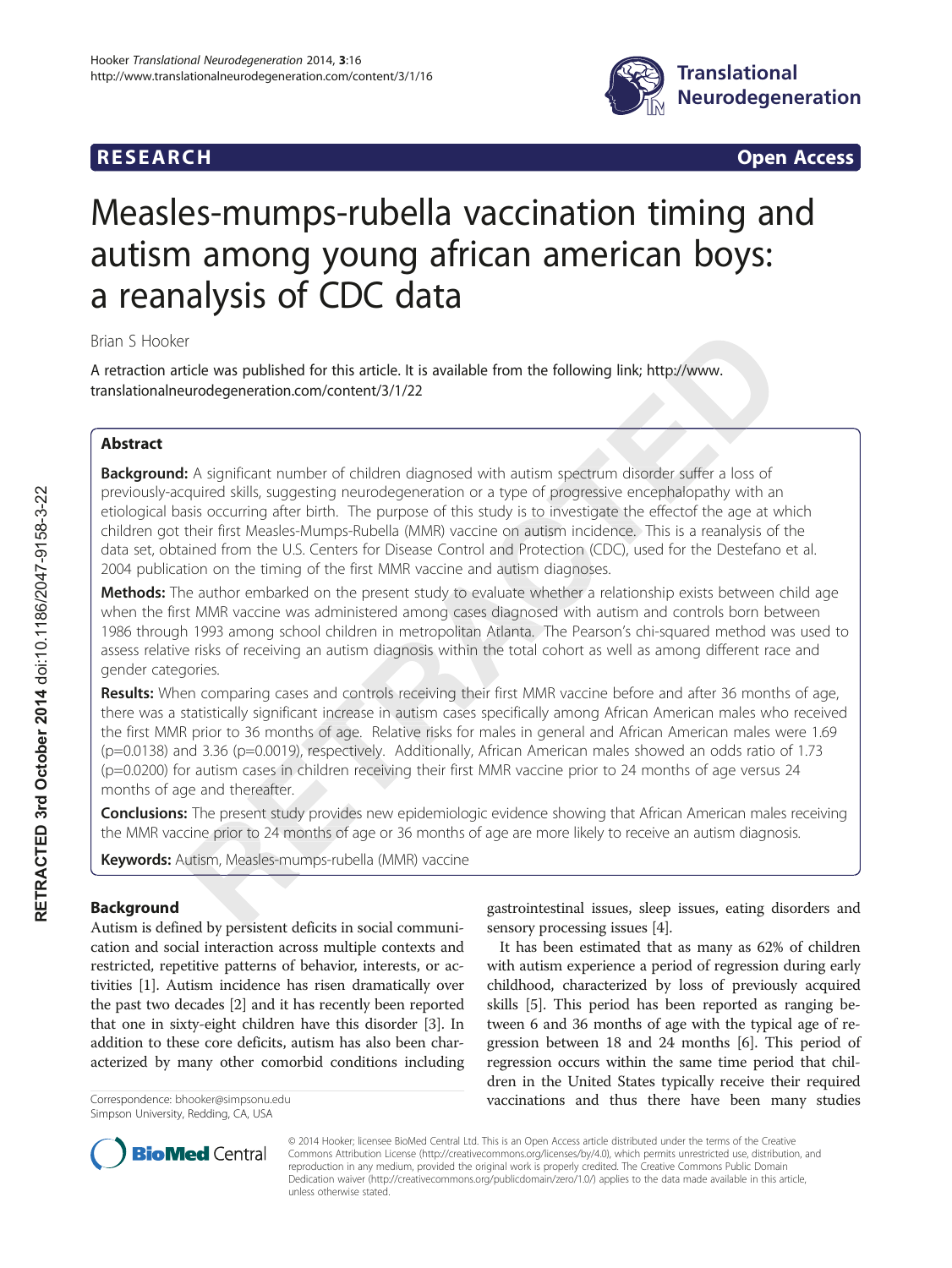regarding the incidence of autism and the receipt of specific vaccines. One of the primary concerns has been the timing of the administration of the first measles-mumpsrubella (MMR) vaccine.

The relationship between the MMR vaccine and autism was first hypothesized by Wakefield et al. [\[7](#page--1-0)] in 1999 after the observation of a regressive phenotype of autism that appeared in general after the administration of the first MMR vaccine. Although several studies have affirmed such a relationship between the MMR vaccine and neurodevelopmental disorders including autism [\[8,9](#page--1-0)], many other studies purport no statistical relationship between the MMR vaccine and autism incidence. The latter studies have been performed using cohorts from Denmark [\[10\]](#page--1-0), Japan [[11](#page--1-0)] and Poland [[12](#page--1-0)], as well as the MMR vaccine and pervasive developmental disorder in Canada [\[13](#page--1-0)]. In addition, in 2004, Destefano et al. [[14](#page--1-0)] published a paper describing a case– control study completed on children, in metropolitan Atlanta, who had been born between 1986 and 1993. Within this study, the age at the first MMR vaccine was assessed as a factor in the incidence of autism. Using conditional logistic regression, with first MMR age as the independent variable and autism incidence as the dependent variable, the study authors assessed relative risk for obtaining an autism diagnosis for those children receiving the first MMR vaccine before and after 18 months, 24 months and 36 months of age. Destefano et al. [\[14\]](#page--1-0) found a statistically significant d relative risk of 1.49 (95% confidence interval [CI]: 1.04 – 2.14) at the 36 month cut-off (i.e., in a comparison of children receiving the MMR before versus after 36 months). Rather than concluding that the first MMR vaccine could be playing a causal role in autism in these children, the study authors instead attributed the increased risk to greater numbers of autistic children receiving timely vaccinations in order to participate in State of Georgia special education services.

In this paper, we present the results of a cohort study using the same data from the Destefano et al. [\[14\]](#page--1-0) analysis. The focus of the current study is differences in results in specific gender and race groups.

## Methods

#### Cohort data

Cohort data were obtained directly as a "restricted access data set" from the Centers for Disease Control and Prevention (CDC) via a Data Use Agreement. Data were deidentified by the CDC in accordance with Family Education Rights and Privacy Act (FERPA) and the Health Insurance Portability and Accountability Act (HIPAA) prior to receipt by the study authors. Use of the CDC specifically for the study described herein was approved by the Simpson University Institutional Review Board, in accordance with U.S. Federal regulations.

#### Study population

As reported by Destefano et al. [[14](#page--1-0)] (CDC) in the original publication, "Children with autism were identified by the CDC from the Metropolitan Atlanta Developmental Disabilities Surveillance Program (MADDSP), a multiple-source, population-based surveillance program that monitors the occurrence of selected developmental disabilities among children in the 5-county metropolitan Atlanta area". And further, "Autism cases were identified via screening and abstraction of source files at schools, hospitals, clinics, and specialty providers". Of the cases identified, vaccination records were located for 660 children. Control children were chosen from "regular" education programs and were within the same age group and schools of attendance or neighboring school as cases. Children missing a vaccination form or with incomplete vaccination forms (where the forms did not list at least 1 diphtheria-tetanus-pertusussis vaccine by 2 years of age or at least 1 MMR vaccine at any age) were excluded from the study. Children with religious or medical exemptions were not excluded from the study. The listed exclusions yielded a cohort size of 624 cases and 1824 controls. **b**<br>cated<br>from<br>same<br>poring<br>mrs did<br>accine<br>accine<br>y age)

#### Vaccination histories

Vaccination records were abstracted as described previously [\[14](#page--1-0)] from standardized state immunization forms that are required for all children who attend school and early intervention programs in Georgia.

#### Demographic data

Demographic data including birthdate, gender and race were obtained for both case and control children via birth certificates or registration forms kept as a part of each child's permanent school record. Georgia state birth certificate information was used to further obtain each child's birthweight. Although actual birthweight data were not released by the CDC, case and control children were lumped into birthweight categories: under 1500 grams, between 1500 and 2500 grams and over 2500 grams. All individuals less than 3 years of age at the time of testing (1996) were excluded from the analysis.

#### Statistical analyses

The Pearson's chi -squared test contained in the  $SAS^{\circ}$ software was utilized for current statistical analyses, and a two-sided p-value < 0.05 was considered statistically significant. This is in contrast to the original Destefano et al. [[14\]](#page--1-0) (CDC) study, where a case–control study design was used, where 3 control children were matched to each case child, and analyzed using conditional logistic regression dichotomized for the three age cut-offs at 18, 24 and 36 months. Pearson's chi-squared is, in general, a more conservative analysis and therefore chosen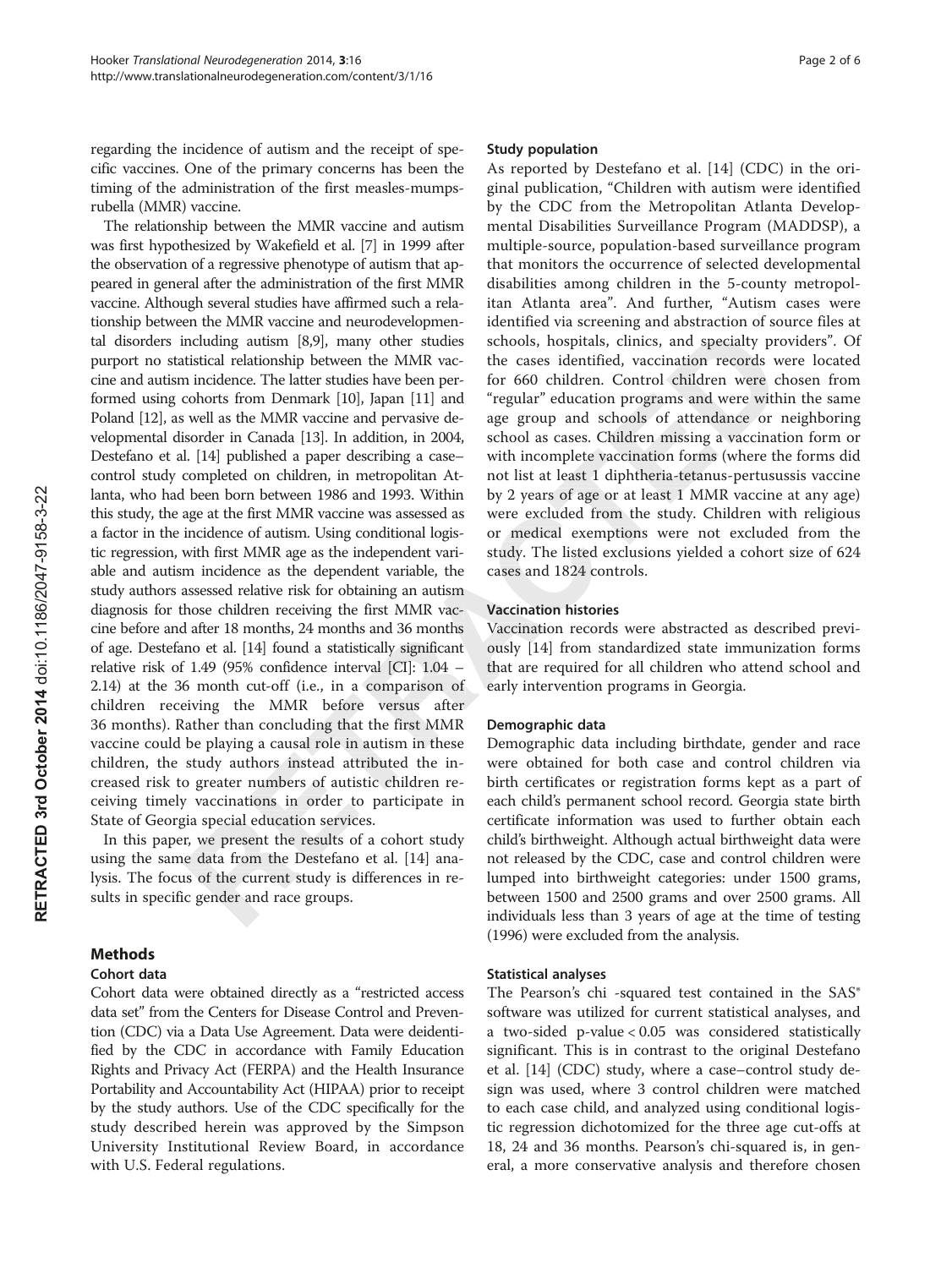| Age cut-off | <b>Total cohort</b> |               |         | Males only           |               |         | Females only         |               |         |
|-------------|---------------------|---------------|---------|----------------------|---------------|---------|----------------------|---------------|---------|
|             | Relative risk       | 95% CI        | p-value | <b>Relative risk</b> | 95% CI        | p-value | <b>Relative risk</b> | 95% CI        | p-value |
| 18 months   |                     | $0.91 - 1.36$ | 0.292   |                      | $0.96 - 1.52$ | 0.102   | 0.822                | $0.53 - 1.27$ | 0.375   |
| 24 months   | 1.21                | $0.93 - 1.57$ | 0.151   | .30                  | $0.96 - 1.76$ | 0.0826  | 0.936                | $0.54 - 1.62$ | 0.812   |
| 36 months   | $.49*$              | $04 - 2.14$   | 0.0289  | $.69*$               | 1.11-2.57     | 0.0138  | 0.996                | $0.49 - 2.04$ | 0.992   |

Table 1 Fisher's exact analysis for the entire cohort

\*Result is statistically significant based on  $p < 0.05$ .

for the present study. However, our results were also confirmed using a conditional logistic regression design similar to the Destefano et al. [\[14](#page--1-0)] (CDC) study. In the present study, frequencies of cases were determined for first MMR ages of less than versus greater than 18 months, 24 months and 36 months in each separate analysis. When accounting for cases in the cohort that excluded low birth weight (<2500 g) African American children, it was necessary to report results at 31 months rather than 36 months in order to avoid reporting data from age categories or "cells" that possessed less than 5 individuals.

#### Results

Table [1](#page--1-0) shows the relationship between MMR timing and autism incidence for the entire cohort. As can be observed, there is a statistically significant effect for the cohort at 36 months (RR = 1.49, 95% CI: 1.04-2.14,  $p =$ 0.0289). However, this result appears to be caused by a stronger relationship (RR = 1.69, 95% CI: 1.11-2.57, p = 0.0138) seen exclusively in boys. Girls did not show any relationship between autism and MMR timing at any age group studied.

When looking specifically at African American children (Table [2\)](#page--1-0), the relationship between MMR timing and autism incidence became more profound (RR = 2.30, 95% CI: 1.25-4.22, p = 0.0060) at 36 months of age. Again, this result was exclusively found in boys who showed statistically significant effects at both 24 months (RR = 1.73, 95% CI: 1.09-2.77, p = 0.0200) and 36 months (RR = 3.36, 95% CI: 1.50-7.51,  $p = 0.0019$  of age. This effect again was not seen in females.

Table [3](#page--1-0) shows results for the entire cohort excluding African American children. As can be observed, there is

no statistically significant effect for any of the subclasses in either gender or age cut-off for MMR uptake. This shows that the effect observed overall is due to the very strong "signal" seen exclusively in African American boys. In other words, the strong, statistically significant relationship between younger first MMR age and higher autism incidence in African American males may be skewing the results for larger, more general populations that include African American males (e.g., all boys and all African Americans) to show a "relationship" that is actually only in African American males.

Through investigating the cohort demographic data, it was found that there was a higher proportion of low birth weight African Americans compared to the entire cohort, specifically within the portion of the cohort that possessed a Georgia state birth certificate. The number of individuals with a birth weight under 2500 g for African Americans was 11.9% as compared to the total cohort at 8.66%. A final analysis was completed on African American children in the "birth certificate" cohort, excluding low birth weight individuals (Table [4](#page--1-0)). Results were obtained at 18 months, 24 months and 31 months, rather than 36 months, as there were insufficient cases (less than 5) at the 36 month mark to carry out the analysis. Even at 31 months, there were insufficient cases of African American females. Thus, these results are not included in the analysis. Even excluding low birth weigth individuals, a relationship was seen between first MMR age and autism incidence at 31 months for African American males (RR = 2.64, 95% CI: 1.08-6.46, p = 0.0280).

#### **Discussion**

The results show a strong relationship between child age at the administration of the first MMR and autism

| Age cut-off | Total cohort  |               |         |                      | Males only    |         | Females only         |               |         |
|-------------|---------------|---------------|---------|----------------------|---------------|---------|----------------------|---------------|---------|
|             | Relative risk | 95% CI        | p-value | <b>Relative risk</b> | 95% CI        | p-value | <b>Relative risk</b> | 95% CI        | p-value |
| 18 months   | 1.24          | $0.90 - 1.70$ | 0.184   | 1.36                 | $0.95 - 1.95$ | 0.0880  | 0.855                | $0.44 - 1.68$ | 0.649   |
| 24 months   | l 47          | $0.99 - 2.19$ | 0.0562  | $1.73*$              | 1.09-2.77     | 0.0200  | 0.861                | $0.40 - 1.88$ | 0.707   |
| 36 months   | $2.30*$       | 1.25-4.22     | 0.0060  | $3.36*$              | 1.50-7.51     | 0.0019  | 1.01                 | $0.38 - 2.68$ | 0.982   |

\*Result is statistically significant based on p < 0.05.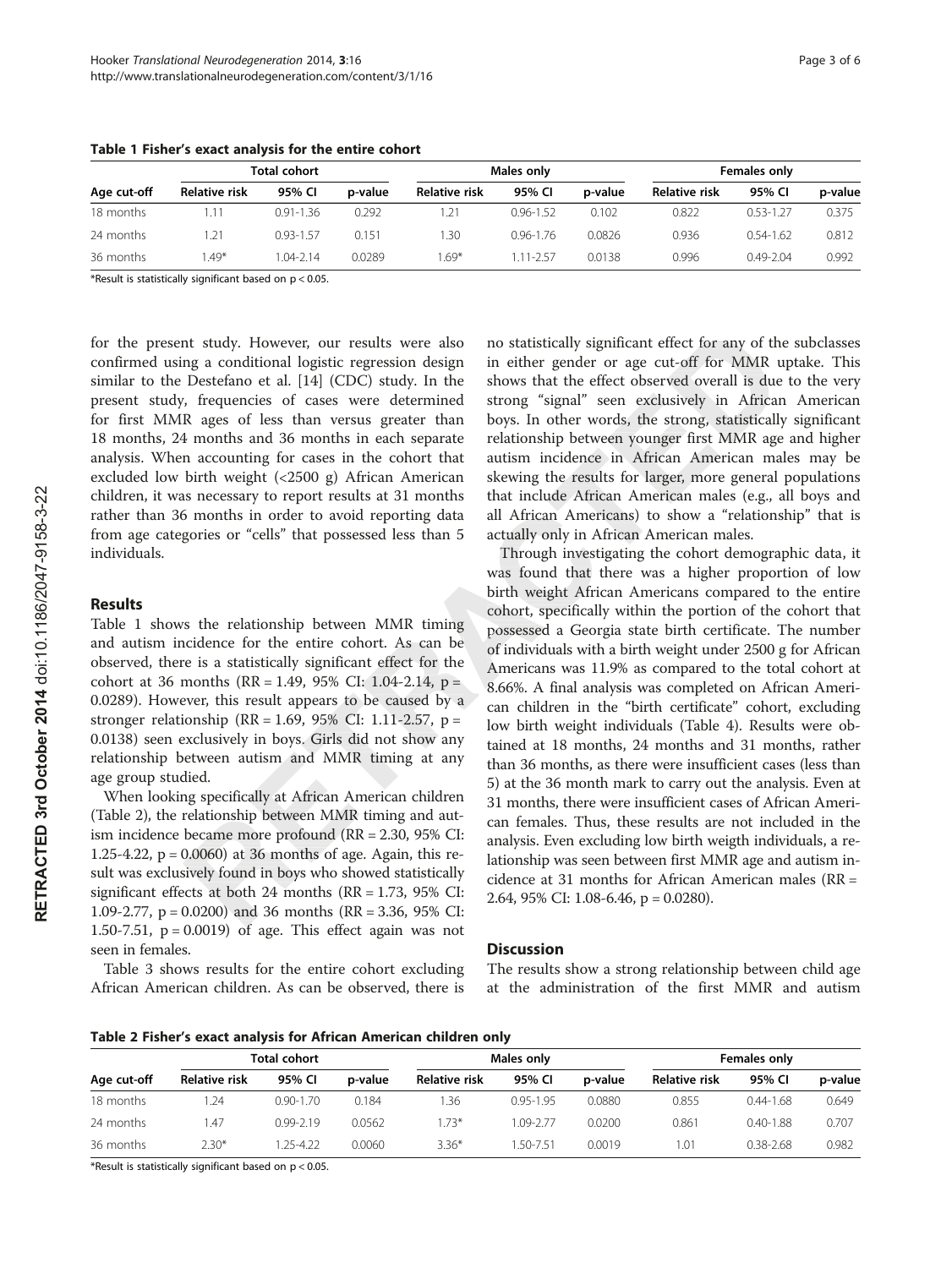| Age cut-off | Total cohort  |               |         |                      | Males only    |         | <b>Females only</b> |               |         |
|-------------|---------------|---------------|---------|----------------------|---------------|---------|---------------------|---------------|---------|
|             | Relative risk | 95% CI        | p-value | <b>Relative risk</b> | 95% CI        | p-value | Relative risk       | 95% CI        | p-value |
| 18 months   | 1.06          | $0.81 - 1.38$ | 0.668   |                      | $0.87 - 1.58$ | 0.309   | 0.734               | $0.41 - 1.31$ | 0.292   |
| 24 months   | .06           | $0.75 - 1.50$ | 0.745   | . 10                 | $0.74 - 1.62$ | 0.642   | 0.910               | $0.41 - 2.00$ | 0.814   |
| 36 months   | 1.13          | $0.72 - 1.78$ | 0.588   | -19                  | $0.72 - 1.97$ | 0.490   | 0.835               | $0.28 - 2.48$ | 0.745   |

Table 3 Fisher's exact analysis excluding African American children

incidence exclusively for African American boys which could indicate a role of the vaccine in the etiology of autism within this population group. This particular analysis was not completed in the original Destefano et al. [[14\]](#page--1-0) (CDC) study. Although the previous study considered MMR timing and African Americans in general, no statistically significant effect was observed. This is in contrast to our result for African Americans in general, because the CDC study limited the total African American cohort to include only those individuals who possessed a valid State of Georgia birth certificate which decreased the statistical power of their analysis. Although a statistically significant relationship between first MMR age and autism incidence was seen in the general (all races) population within the earlier Destefano et al. [\[14](#page--1-0)] study, the coauthors interpreted this result as an artifact of "healthcare seeking behavior" citing that autistic children would receive their vaccines earlier in order to enroll in State of Georgia early intervention programs. However, it is highly unlikely that this type of behavior would be seen exclusively in African American males and thus, alternative hypotheses must be explored, including the possibility that the MMR vaccine may be causally linked to autism in African American males.

It should be noted that a recent publication has shown that the prevalence of autism in African Americans is nearly 25% higher than that of whites [\[15\]](#page--1-0). This value was obtained when CDC data were appropriately analyzed based on socioeconomic status. This could be due to issues regarding vitamin D status with African Americans as it has been estimated that vitamin D sufficiency among whites is between 30-60% but is only 5-10% among African Americans [[16\]](#page--1-0). Patrick et al. [[17](#page--1-0)] have very recently proposed a mechanism for the link between vitamin D status and autism via selective production of serotonin in the brain. Disruption of the serotonergic system is a very consistent observation with autism [[18](#page--1-0)] as serotonin promotes prosocial behavior and proper assessment of emotional social cues [[19](#page--1-0)].

Vitamin D has a multitude of other physiological functions in vivo. Vitamin D receptor has been found in many different tissues including the small intestine, colon, osteoblasts, activated T and B lymphocytes, islet cells and most organs in the body [\[20](#page--1-0)]. Vitamin D has also been implicated in many important physiological processing including modulation of activated T and B lymphocyte function [[21](#page--1-0),[22](#page--1-0)] and prevention of inflammatory bowel disease [\[23](#page--1-0)]. Lower vitamin D status African American females are more susceptible to lupus [[24](#page--1-0)]. Also, Epstein-Barr Virus antibody titers are significantly higher in African American youth as compared to compared to white youth [[25](#page--1-0)] which may be a consequence of vitamin D insufficiency. Also, childhood adversity, which could be more prevalent in African American boys, can have lasting immune consequences [\[26\]](#page--1-0).

Gallagher et al. [\[27](#page--1-0)] have reported previously regarding the Hepatitis B vaccine and autism in neonates, specifically within the 1997 to 2002 time period when this vaccine series still contained thimerosal. Regarding nonwhites they specifically stated in the abstract, "Nonwhite boys bore greater risk" of receiving an autism diagnosis if they received the Hep B as neonates. The data reported in this paper show a statistically significant risk ratio of 5.53 ( $p = 0.019$ ) for black boys as opposed to white boys who had a risk of  $1.87$  (p = 0.171) which was not statistically significant, when looking at autism in those infants that received their first Hep B vaccine during the first month of life.

A strength of the current study is that the MADDSP data were collected independently of the design used in the analysis. These data were collected as part of the diagnoses individuals received as part of their participation in special education program and as such, the healthcare providers in no way were thinking about the

Table 4 Fisher's exact analysis for African American children excluding low birth weight

| Age cut-off | Total cohort  |               |         |                      | Males only    |         | Females only  |               |         |
|-------------|---------------|---------------|---------|----------------------|---------------|---------|---------------|---------------|---------|
|             | Relative risk | 95% CI        | p-value | <b>Relative risk</b> | 95% CI        | p-value | Relative risk | 95% CI        | p-value |
| 18 months   | 0.996         | $0.66 - 1.51$ | 0.986   | 1.06                 | $0.66 - 1.69$ | 0.819   | 0.804         | $0.32 - 2.00$ | 0.637   |
| 24 months   | .29           | $0.76 - 2.21$ | 0.348   | 1.53                 | $0.82 - 2.85$ | 0.178   | 0.731         | $025 - 214$   | 0.567   |
| 31 months*  | .85           | $0.91 - 3.79$ | 0.0872  | 2.64                 | 1.08-6.46     | 0.0280  |               |               |         |

\*31 month cut-off was used as 36-months yielded results for African American males with <5 individuals per cell in the analysis.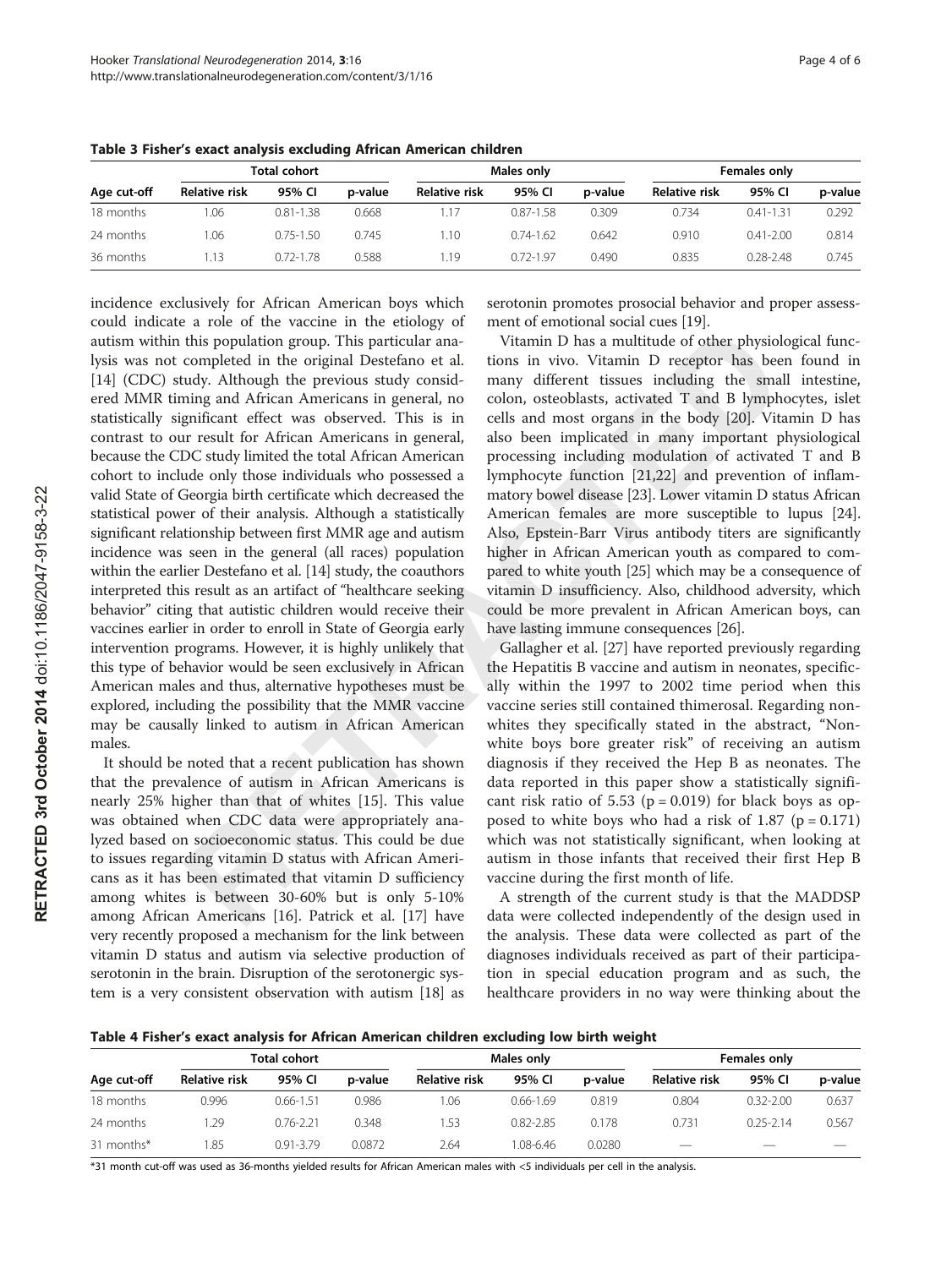potential association between vaccine exposures and potential health outcomes. Also the current study controlled for a possible association between low birth weight individuals and autism as in the final analysis on the African American cohort, all children of birthweight less than 2500 grams were eliminated from the cohort. Although low birthweight (LBW) has been shown to be associated with an increased risk of autism [[28\]](#page--1-0), insufficient information existed within the study population to assess the effect of LBW on autism incidence or any interaction between LBW and MMR timing.

The weaknesses of the current study include the age groups selected for autism cases and controls within the original data set. The average age to receive an autism diagnosis has been reported (using the CDC's Vaccine Safety Datalink) as between 3.7 [[29](#page--1-0)] and 4.2 years of age [[30](#page--1-0)]. However, the CDC's dataset included controls as young as 3 years of age who could have been "too young" to receive an autism diagnosis. Accordingly, there is a greater than 50% probability that some of the controls could have later received an autism diagnoses, thus skewing the analysis to the null ("no effect") hypothesis. However, when the analysis was recompleted using controls that were six years of age or older, very similar results were obtained (data not shown). Also, information on the timing of other infant vaccines was not released by the CDC and thus it was impossible to control this factor in the current analysis. In addition, socioeconomic factors were not assessed in the current analysis. Thus, any differences in "healthcare seeking behavior" among individuals vaccinated ontime versus late could not be assessed. not released by the<br>
control this factor in<br>
ocioeconomic factors<br>
subsetsment of healt<br>
spectrum disorders<br>
r" among individuals<br>
autism spectrum di

## Conclusions

The present study provides new evidence of a statistically significant relationship between the timing of the first MMR vaccine and autism incidence in African American males. Using a straight-forward, Pearson's chi squared analysis on the cohort used in the Destefano et al. [[14\]](#page--1-0) (CDC) study, timing of the first MMR vaccine before and after 24 months of age and 36 months of age showed relative risks for autism diagnoses of 1.73 and 3.36, respectively. Future studies should be completed to further evaluate the relationship of first MMR timing and neurodevelopmental maladies, including autism, especially in underserved populations.

Routine childhood vaccination is considered an important public health tool in reducing the morbidity and mortality associated with infectious diseases. However, consideration should be made in the current United States vaccination schedule for genetic subpopulations that may be associated with vaccine adverse events. Additional research is required to better understand the relationship between MMR exposure and autism in African American males.

#### Abbreviations

CDC: Centers for Disease Control and Prevention; CI: Confidence Interval; Hep B: Hepatitis B vaccine; MADDSP: Metropolitan Atlanta Developmental Disabilities Surveillance Program; MMR: measles-mumps-rubella vaccine; RR: Relative Risk.

#### Competing interests

Dr. Hooker has been involved in vaccine/biologic litigation.

#### Authors' contributions

BH was the main manuscript writer and computer programmer.

#### Acknowledgements

Funding for this research was provided for by a grant from Focus Autism, Inc. Data for case and control children were provided in a de-identified form by the Centers for Disease Control and Prevention.

Received: 17 April 2014 Accepted: 5 August 2014 Published: 27 August 2014

#### References

- 1. Geier DA, Kern JK, Geier MR: A Comparison of the Autism Treatment Evaluation Checklist (ATEC) and the Childhood Autism Rating Scale (CARS) for the Quantitative Evaluation of Autism. J Ment Health Res Intellect Disabil 2013, 6:255–267.
- 2. Boyle CA, Boulet S, Schieve LA, Cohen RA, Blumberg SJ, Yeargin-Allsopp M, Visser S, Kogan MD: Trends in the prevalence of developmental disabilities in US children, 1997–2008. Pediatrics 2011, 127:1034–1042.
- 3. Developmental Disabilities Monitoring Network Surveillance Year Principal I: Prevalence of autism spectrum disorder among children aged 8 years autism and developmental disabilities monitoring network, 11 sites, United States, 2010. Morb Mortal Wkly Rep Surveill Summ 2014, 63 Suppl 2:1–21.
- 4. Geier DA, Kern JK, Geier MR: A prospective cross-sectional cohort assessment of health, physical, and behavioral problems in autism spectrum disorders. Maedica 2012, 7:193–200.
- 5. Kern JK, Geier DA, Sykes LK, Geier MR: Evidence of neurodegeneration in autism spectrum disorder. Transl Neurodegeneration 2013, 2:17.
- 6. Davidovitch M, Glick L, Holtzman G, Tirosh E, Safir MP: Developmental regression in autism: maternal perception. J Autism Dev Disord 2000, 30:113–119.
- 7. Wakefield AJ, Montgomery SM: Autism, viral infection and measlesmumps-rubella vaccination. Isr Med Assoc J 1999, 1:183–187.
- 8. Geier DA, Geier MR: A comparative evaluation of the effects of MMR immunization and mercury doses from thimerosal-containing childhood vaccines on the population prevalence of autism. Med Sci Monit 2004, 10:PI33–39.
- 9. Geier DA, Geier MR: Pediatric MMR Vaccination Safety. Int Pediatr 2003, 18:108–113.
- 10. Madsen KM, Hviid A, Vestergaard M, Schendel D, Wohlfahrt J, Thorsen P, Olsen J, Melbye M: A population-based study of measles, mumps, and rubella vaccination and autism. N Engl J Med 2002, 347:1477–1482.
- 11. Uno Y, Uchiyama T, Kurosawa M, Aleksic B, Ozaki N: The combined measles, mumps, and rubella vaccines and the total number of vaccines are not associated with development of autism spectrum disorder: the first case–control study in Asia. Vaccine 2012, 30:4292–4298.
- 12. Mrozek-Budzyn D, Kieltyka A, Majewska R: Lack of association between measles-mumps-rubella vaccination and autism in children: a case–control study. Pediatr Infect Dis J 2010, 29:397–400.
- 13. Fombonne E, Zakarian R, Bennett A, Meng L, McLean-Heywood D: Pervasive developmental disorders in Montreal, Quebec, Canada: prevalence and links with immunizations. Pediatrics 2006, 118:e139-150.
- 14. DeStefano F, Bhasin TK, Thompson WW, Yeargin-Allsopp M, Boyle C: Age at first measles-mumps-rubella vaccination in children with autism and school-matched control subjects: a population-based study in metropolitan atlanta. Pediatrics 2004, 113:259–266.
- 15. Durkin MS, Maenner MJ, Meaney FJ, Levy SE, DiGuiseppi C, Nicholas JS, Kirby RS, Pinto-Martin JA, Schieve LA: Socioeconomic inequality in the prevalence of autism spectrum disorder: evidence from a U.S. cross-sectional study. PLoS One 2010, 5:e11551.